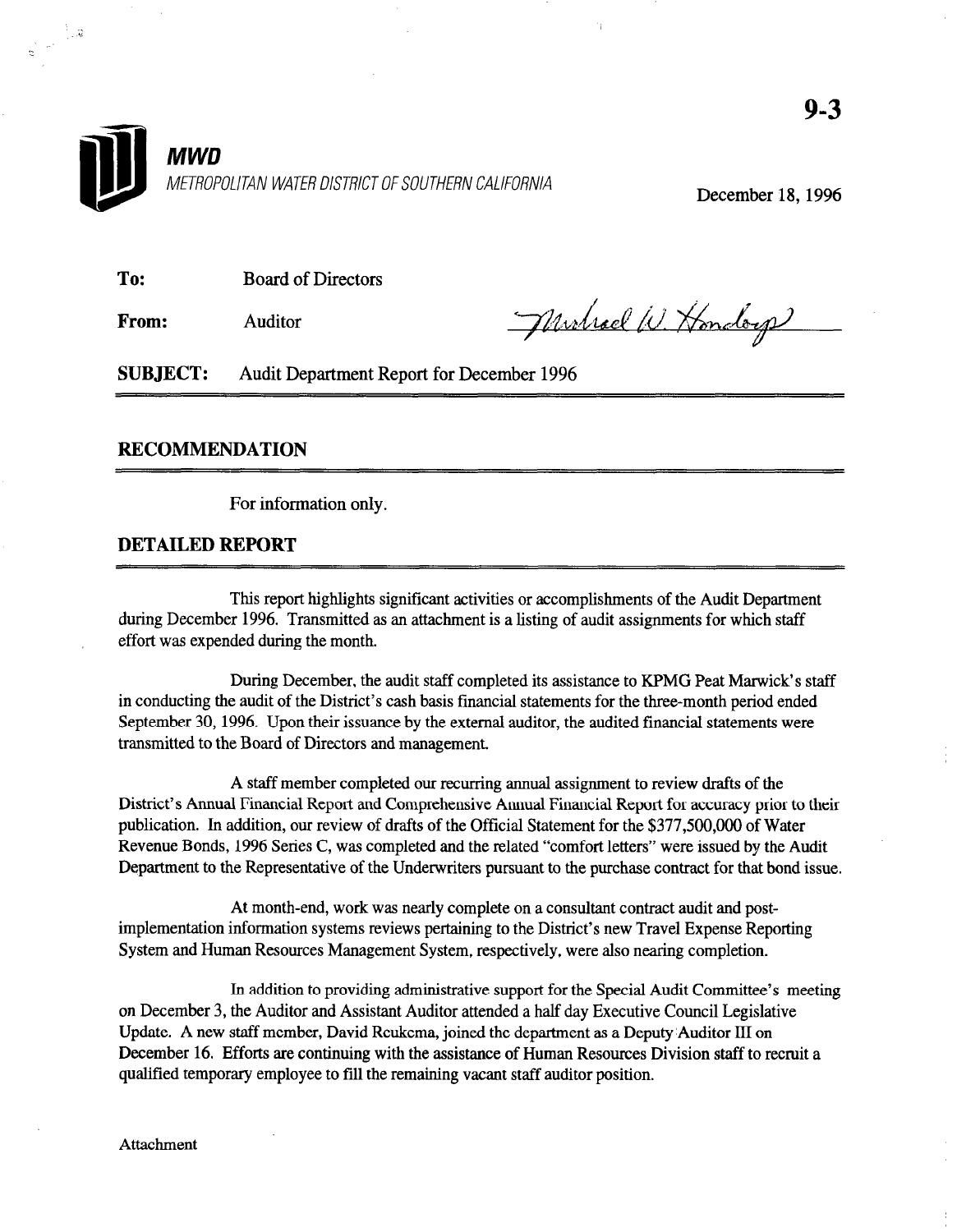## **ACTIVITIES IN PROGRESS**

| <b>Financial Audits</b>                                                                                                               |                                                                                                                                                                                      |                                                                                                                                                                                                 |                                                                                                                                                                                                                          |
|---------------------------------------------------------------------------------------------------------------------------------------|--------------------------------------------------------------------------------------------------------------------------------------------------------------------------------------|-------------------------------------------------------------------------------------------------------------------------------------------------------------------------------------------------|--------------------------------------------------------------------------------------------------------------------------------------------------------------------------------------------------------------------------|
| <b>Assignment Name</b>                                                                                                                | <b>Description</b>                                                                                                                                                                   | <b>Status or Estimated Completion</b>                                                                                                                                                           | <b>Significant Events</b>                                                                                                                                                                                                |
| Quarterly and Year-end<br>Audits - FY 1996-97                                                                                         | Assist KPMG Peat Marwick in<br>quarterly audits of interim cash basis<br>financial statements and year-end<br>audit of accrual basis financial<br>statements for fiscal year 1996-97 | The audit staff completed their<br>assistance to KPMG on the cash<br>basis statements for the quarter<br>ended September 30, 1996.<br>Planning for future 1996-97 audits<br>was also conducted. | The Auditor transmitted the audited cash<br>basis financial statements to the Board of<br>Directors in December.                                                                                                         |
| Quarterly Lobbying<br>Reports                                                                                                         | Review lobbying reports filed with the<br>state quarterly and with the federal<br>government semi-annually for<br>accuracy and compliance.                                           | A review of the state lobbying report<br>for the period ended September 30,<br>1996, was completed.                                                                                             |                                                                                                                                                                                                                          |
| <b>Annual Financial Report</b><br>and CAFR                                                                                            | Review the format and content.<br>including text, tables and schedules,<br>of the FY 1995-96 Annual Financial<br>Report and Comprehensive Annual<br>Financial Report.                | The review of drafts of the Annual<br>Financial Report and<br>Comprehensive Annual Financial<br>Report was completed during the<br>month.                                                       |                                                                                                                                                                                                                          |
| Relationship of Integrated<br>Resources, Capital<br>Improvement and Long<br>Range Finance Plans and<br><b>Rate Refinement Process</b> | Perform a review of assumptions,<br>financial data and projections used in<br>the IRP, CIP and LRFP documents<br>and rate refinement process for<br>consistency and reasonableness.  | Limited planning procedures were<br>conducted on this assignment as<br>time permitted.                                                                                                          |                                                                                                                                                                                                                          |
| Review of the 1997 Bond<br>Issue                                                                                                      | Review drafts of test and table of<br>Preliminary Official Statement/Official<br>Statement related to the planned<br>issuance of District bonds in 1997.                             | A review of drafts of the Official<br>Statement for the District's Water<br>Revenue Bonds, 1996 Series C was<br>completed                                                                       | Comfort letters, dated November 27 and<br>December 18, 1996, were issued to the<br>Underwriters of the bonds. The Auditor's<br>summary report, dated December 18,<br>1996, was issued to the Special Audit<br>Committee. |
| <b>Minor Financial Reviews</b><br>and Contingencies                                                                                   | Perform miscellaneous reviews of<br>financial areas whenever required in<br>the circumstances.                                                                                       | Continuing assignment.                                                                                                                                                                          |                                                                                                                                                                                                                          |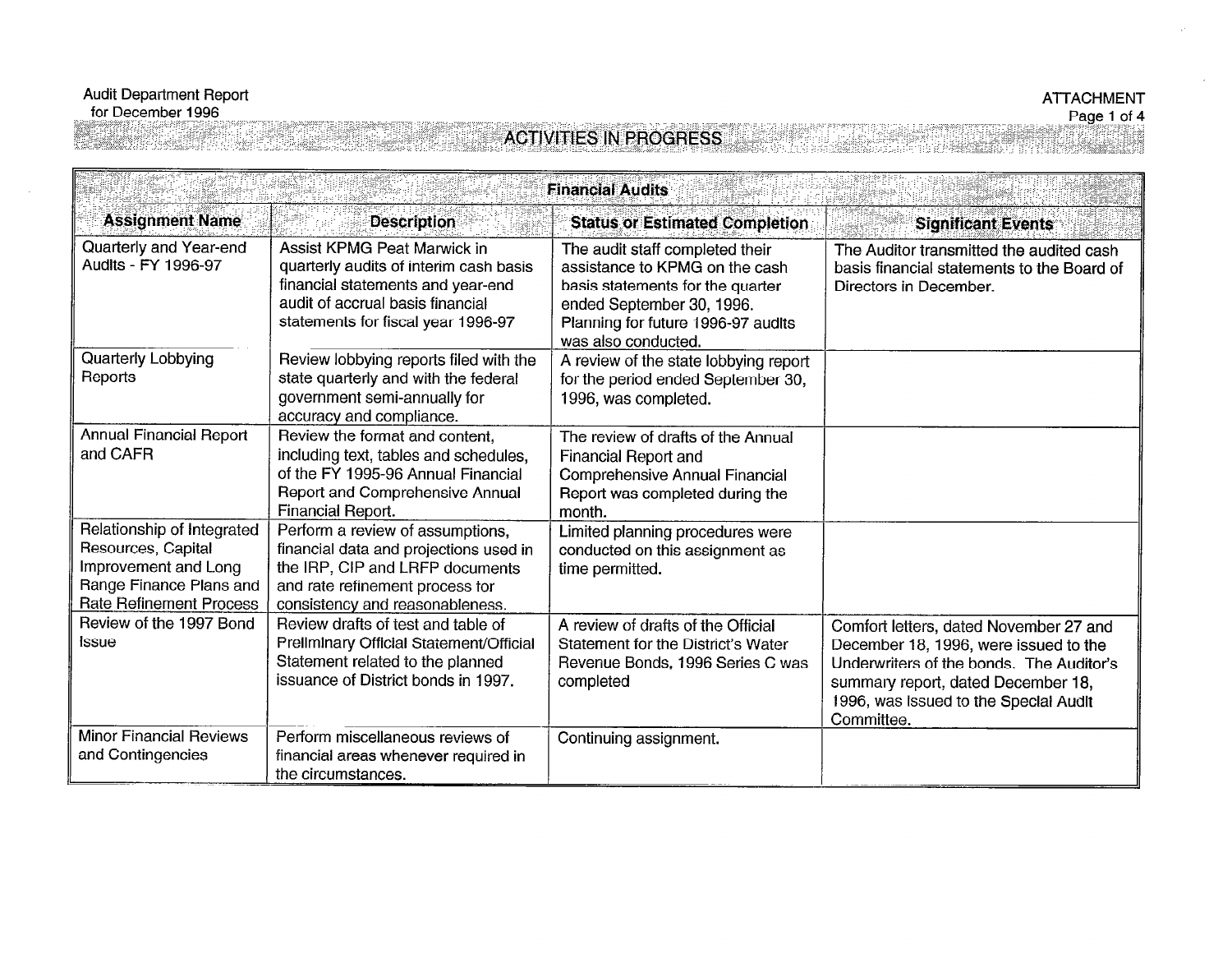. ...:. .C.%. ...:'::,::...;: y;:: ). ..,.,.:: :: ,:: ~..:( ;;..y..: II :<:g.:; '~.::~::,~,,~:,,~i,,~,~:~.~:"'~:';".';':

#### ATTACHMENT Page 2 of 4

## **ACTIVITIES IN PROGRESS**

Internal Controls/Compliance Reviews **Assignment Name Description Status or Estimated Completion Significant Events** Evaluate District's internal control **Overall Internal Control** Efforts in December focused on the environment in light of framework Assessment Project issuance of the new Operating Policy recommendations contained in COSO entitled "Use of Computer Resources." **Report (Treadway Commission** Recommendations Response).

| <b>Contract Audits/Vendor Reviews</b>                      |                                                                                                                                                                                       |                                                                                                                                                                                                                          |                           |
|------------------------------------------------------------|---------------------------------------------------------------------------------------------------------------------------------------------------------------------------------------|--------------------------------------------------------------------------------------------------------------------------------------------------------------------------------------------------------------------------|---------------------------|
| <b>Assignment Name</b>                                     | <b>Description</b>                                                                                                                                                                    | <b>Status or Estimated Completion</b>                                                                                                                                                                                    | <b>Significant Events</b> |
| <b>Consulting Agreement</b><br><b>Audits</b>               | Develop an ongoing plan for ongoing<br>audits of consulting service<br>agreements; conduct selected<br>agreement audits.                                                              | A review of Agreement No. 3624 with<br>Fay Tech Services was substantially<br>completed at month end. A report<br>summarizing findings and<br>recommendations will be issued to staff<br>and management in January 1997. |                           |
| <b>Monitor Eastside</b><br>Reservoir Project               | Document controls over Eastside<br>Reservoir Project (ERP); develop plan<br>to ensure adequate audit coverage of<br>ERP in future years; perform audits of<br>selected ERP contracts. | Preliminary planning was completed and<br>detailed testing commenced on a review<br>of District incurred costs for the Eastside<br>Reservoir Project.                                                                    |                           |
| <b>CAL-FED Category III</b><br><b>Agreement Compliance</b> | Review selected MWD Category III<br>contracts arising from the December<br>15, 1994, CAL-FED Agreement for<br>compliance with contractual terms.                                      | Preliminary planning procedures were<br>commenced during December.                                                                                                                                                       |                           |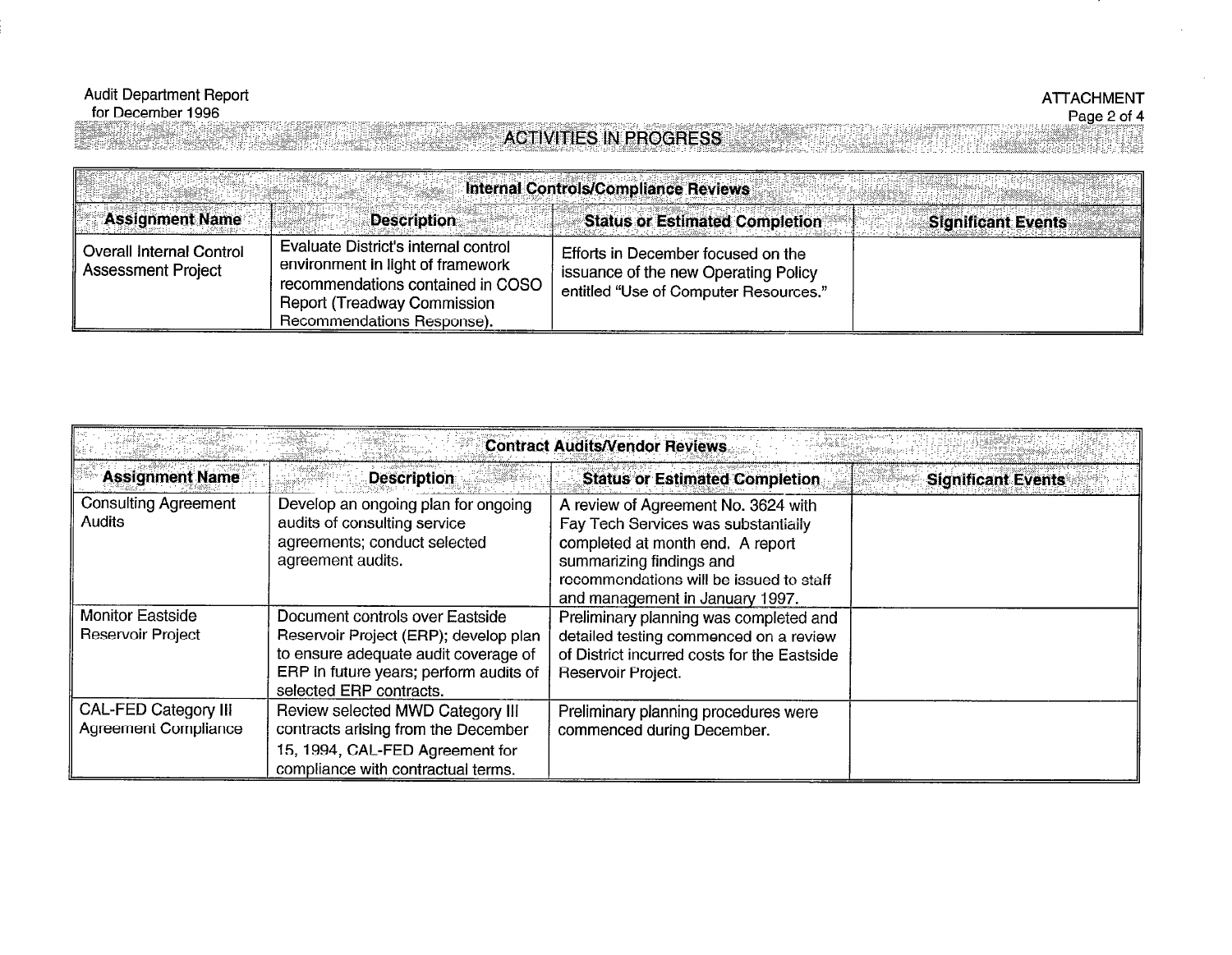## **ATTACHMENT** Page 3 of 4

# entili k

er en 1956

# **ACTIVITIES IN PROGRESS**

|                                           |                                                                                                            | <b>Operational Audits/Program Reviews</b>     |                           |
|-------------------------------------------|------------------------------------------------------------------------------------------------------------|-----------------------------------------------|---------------------------|
| <b>Assignment Name</b>                    | <b>Description</b>                                                                                         | <b>Status or Estimated Completion</b>         | <b>Significant Events</b> |
| <b>Bulk Fuels Usage and</b><br>Accounting | Review controls over the recording<br>and reporting of fuel usage at various<br><b>District facilities</b> | Detailed testing will commence in<br>January. |                           |

| <b>Information Systems Audits</b>                                                            |                                                                                                                                                      |                                                                                                                                                                                          |                           |
|----------------------------------------------------------------------------------------------|------------------------------------------------------------------------------------------------------------------------------------------------------|------------------------------------------------------------------------------------------------------------------------------------------------------------------------------------------|---------------------------|
| <b>Assignment Name</b>                                                                       | <b>Description</b>                                                                                                                                   | <b>Status or Estimated Completion</b>                                                                                                                                                    | <b>Significant Events</b> |
| Post-Implementation<br><b>Review of Travel</b><br><b>Expense Accounting</b><br>System (TERS) | Perform post-implementation testing<br>to ensure that controls are adequate<br>and output is authorized, complete,<br>accurate, secure and reliable. | A draft report on this review, including<br>our findings and recommendations, was<br>issued to staff for their review and<br>comment. The final report will be issued<br>in January.     |                           |
| Post Implementation<br>Review of People Soft<br><b>Human Resources</b><br>Management System  | Perform post-implementation testing<br>to ensure that controls are adequate<br>and output is authorized, complete,<br>accurate, secure and reliable. | Several Audit Observation Sheets<br>outlining control issues noted during this<br>review, were distributed and discussed<br>with staff. This assignment will be<br>completed in January. |                           |
| Minor EDP Assignments                                                                        | Perform miscellaneous information<br>systems reviews whenever required.                                                                              | Continuing assignment.                                                                                                                                                                   |                           |